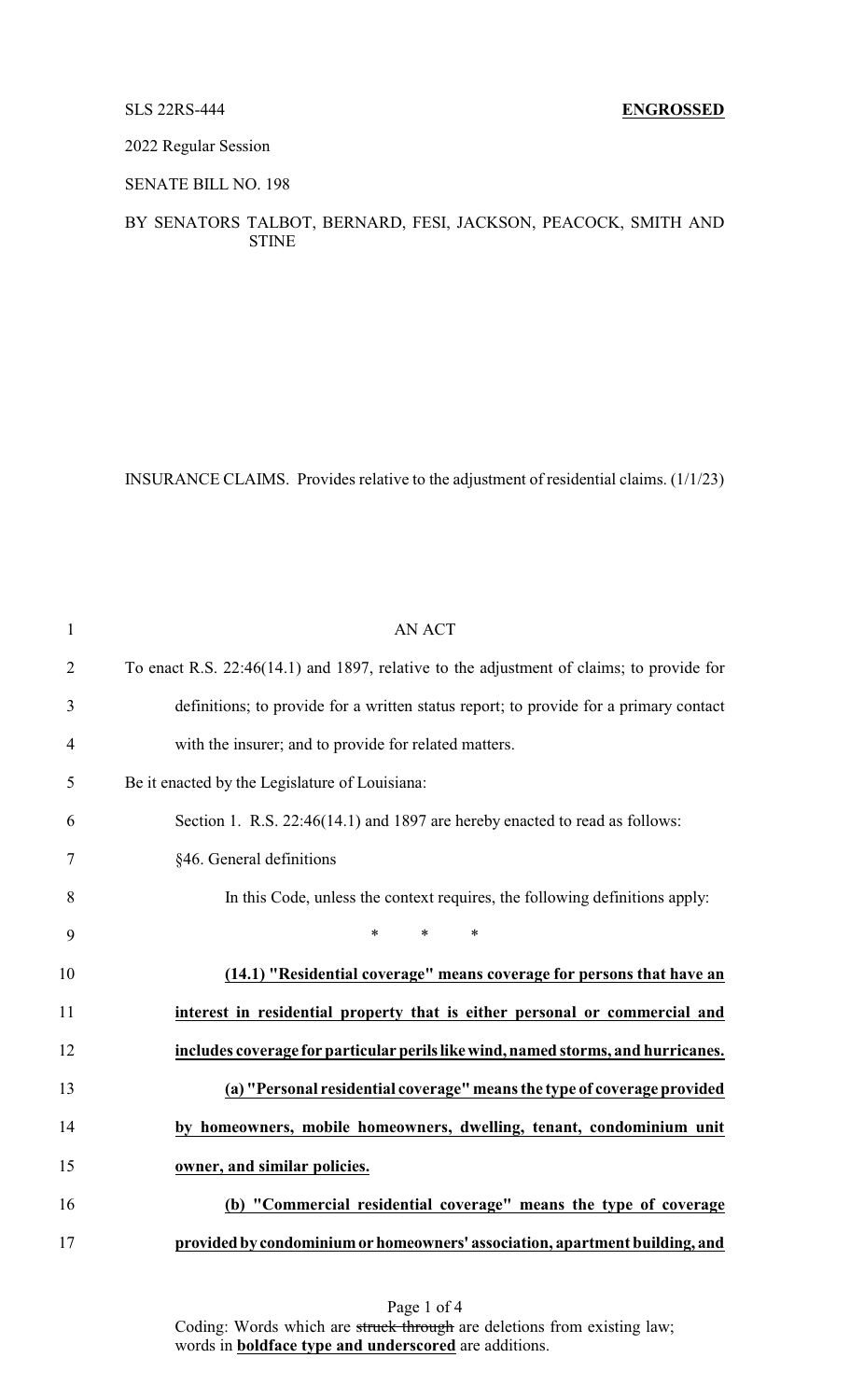| $\mathbf{1}$   | similar policies.                                                                 |
|----------------|-----------------------------------------------------------------------------------|
| $\overline{2}$ | $\ast$<br>*<br>∗                                                                  |
| 3              | §1897. Adjuster communications                                                    |
| 4              | A. For an insurance claim that arises out of a state of emergency or              |
| 5              | disaster declared pursuant to R.S. 29:724, and the insurer within a six-month     |
| 6              | period assigns a third or subsequent claims adjuster to be primarily responsible  |
| 7              | for the insurance claim, the insurer shall provide the insured in a timely manner |
| 8              | all of the following:                                                             |
| 9              | (1) A written status report that shall include at least the following:            |
| 10             | (a) A summary of any decisions or actions that are substantially related          |
| 11             | to the disposition of the claim.                                                  |
| 12             | (b) The dollar amount of coverage for losses to structures and contents.          |
| 13             | (c) The undisputed dollar amount of losses to structures and contents.            |
| 14             | (d) The retention of or intention to consult design or construction               |
| 15             | professionals.                                                                    |
| 16             | (e) All items of dispute.                                                         |
| 17             | (2) A primary contact for the insured.                                            |
| 18             | (3) Two or more direct means of communications with the primary                   |
| 19             | contact.                                                                          |
| 20             | B."Primary contact" in Paragraph $(A)(2)$ of this Section means an                |
| 21             | adjuster or team employed as a member or members of the insurer's staff who       |
| 22             | are knowledgeable about the claim. Once assigned, the primary contact shall       |
| 23             | remain assigned to the insured's claim until the insurer closes the claim or a    |
| 24             | party files suit on the claim. The designation of a primary contact shall not     |
| 25             | preclude other claims personnel, vendors, or professionals, including clerical    |
| 26             | staff members, and call center staff members from working on portions of the      |
| 27             | insured's claim.                                                                  |
| 28             | C. If the insured needs additional information or otherwise requests the          |
| 29             | insurer shall ensure that the primary contact refers and transfers the insured    |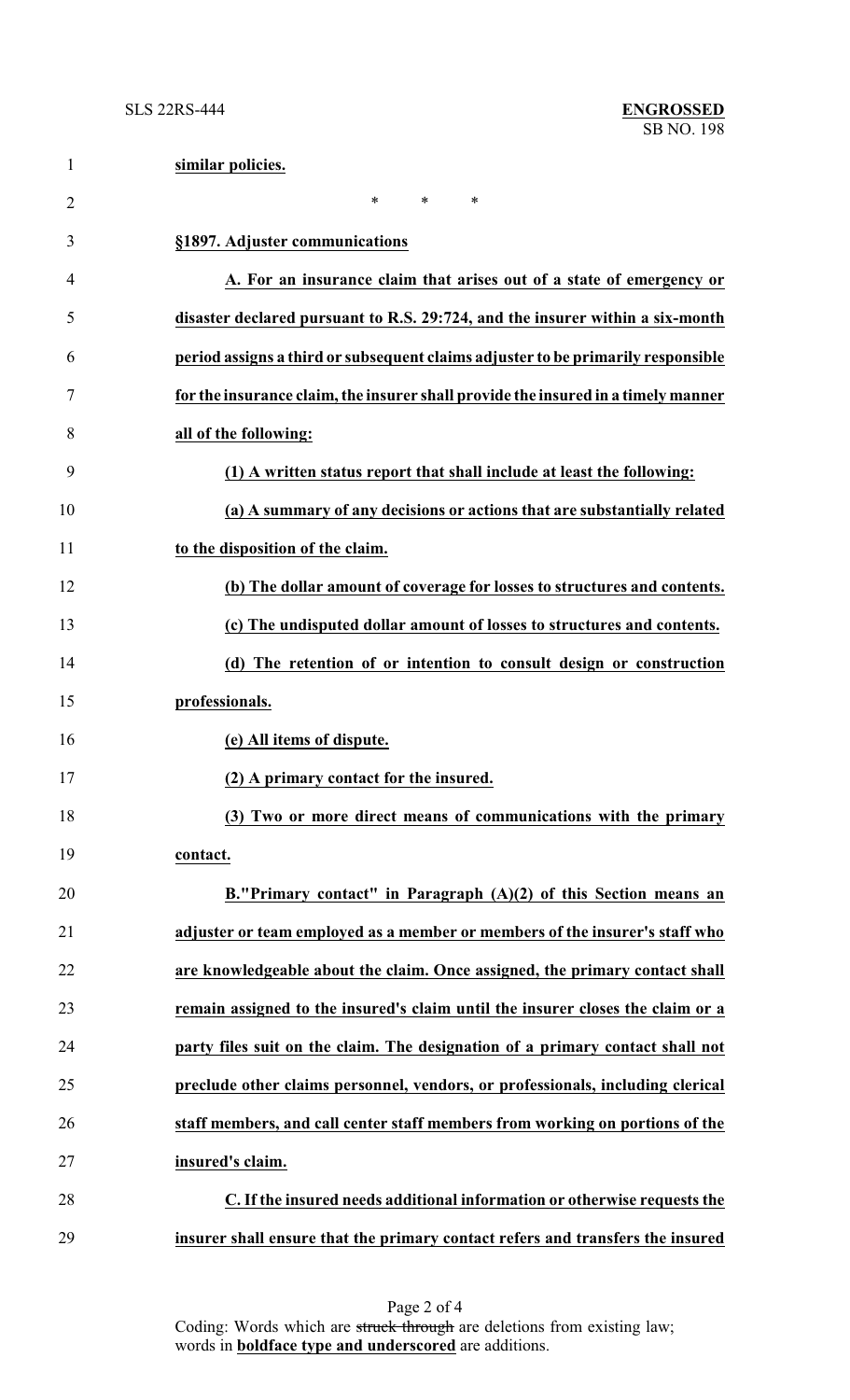# 1 **to the appropriate supervisor with a span of control over the primary contact,**

#### 2 **that shall be satisfied by a referral to a first-tier or second-tier manager who has**

3 **authority over claim handling.**

The original instrument and the following digest, which constitutes no part of the legislative instrument, were prepared by Beth O'Quin.

# DIGEST

# SB 198 Engrossed 2022 Regular Session Talbot

Present law provides general definitions applicable to the insurance code.

Proposed law retains present law and adds definitions for "residential coverage", "personal residential coverage", and "commercial residential coverage".

Proposed law provides that if an insurance claim that arises out of a declared state of emergency or disaster, and within a six-month period the insurer assigns a third or subsequent claims adjuster to be primarily responsible for the insurance claim, requires the insurer in a timely manner provide insured all of the following:

- (1) Requires the insurer to provide the insured a written status report that includes at least the following:
	- (a) Provide a summary of decisions or actions that are substantially related to the disposition of the claim.
	- (b) Provide the dollar amount of coverage for losses to structures and contents.
	- (c) Provide the undisputed dollar amount of losses to structures and contents.
	- (d) Provide information on whether the insurer retains or intends to consult design or construction professionals.
	- (e) Provide all items in dispute.
- (2) Provide the insured a primary contact.
- (3) Provide the insured with two or more direct means of communication with the primary contact.

Proposed law defines "primary contact" is an adjuster or team employed as a member or members of the insurer's staff who is knowledgeable about the claim. Requires the primary contact to remain assigned to the insured's claim until the insurer closes the claim or a party files suit on the claim. Requires the designation of the primary contact does not preclude other claims personnel, vendors, or professionals, including clerical staff members and call staff members from working on portions of the insured's claim.

Proposed law provides that if the insured needs information or otherwise requests, the insurer is required to ensure that the primary contact refers and transfers the insured to the appropriate supervisor that has a span of control over the primary contact, and is satisfied by a referral to a first-tier or second tier manager who has authority over claim handling.

Effective on January 1, 2023.

(Adds R.S. 22:46(14.1) and R.S. 22:1897)

Page 3 of 4

Coding: Words which are struck through are deletions from existing law; words in **boldface type and underscored** are additions.